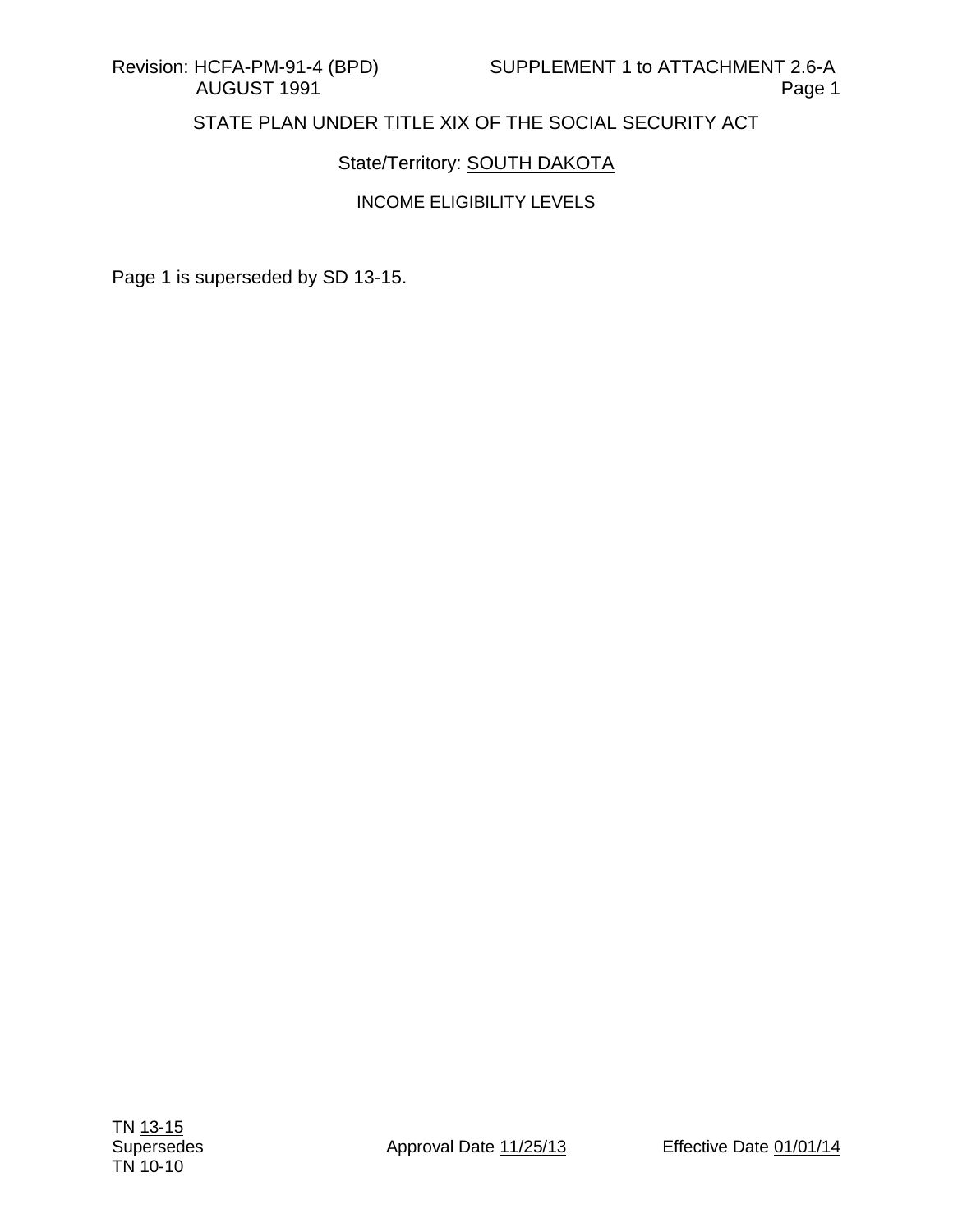# State/Territory: **SOUTH DAKOTA**

### INCOME ELIGIBILITY LEVELS

Page 2 is superseded by SD 13-15.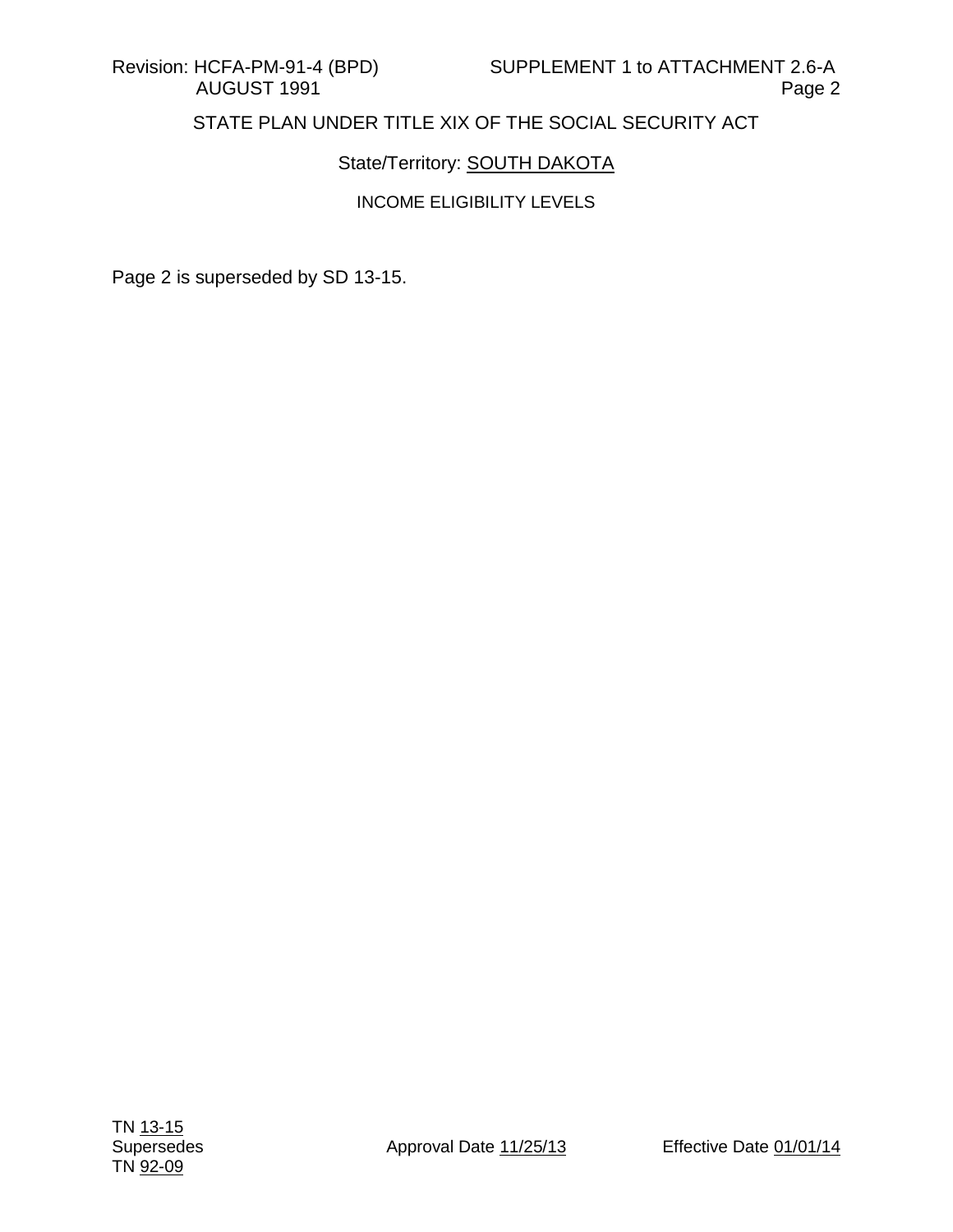# State/Territory: **SOUTH DAKOTA**

### INCOME ELIGIBILITY LEVELS

Page 3 is superseded by SD 13-15.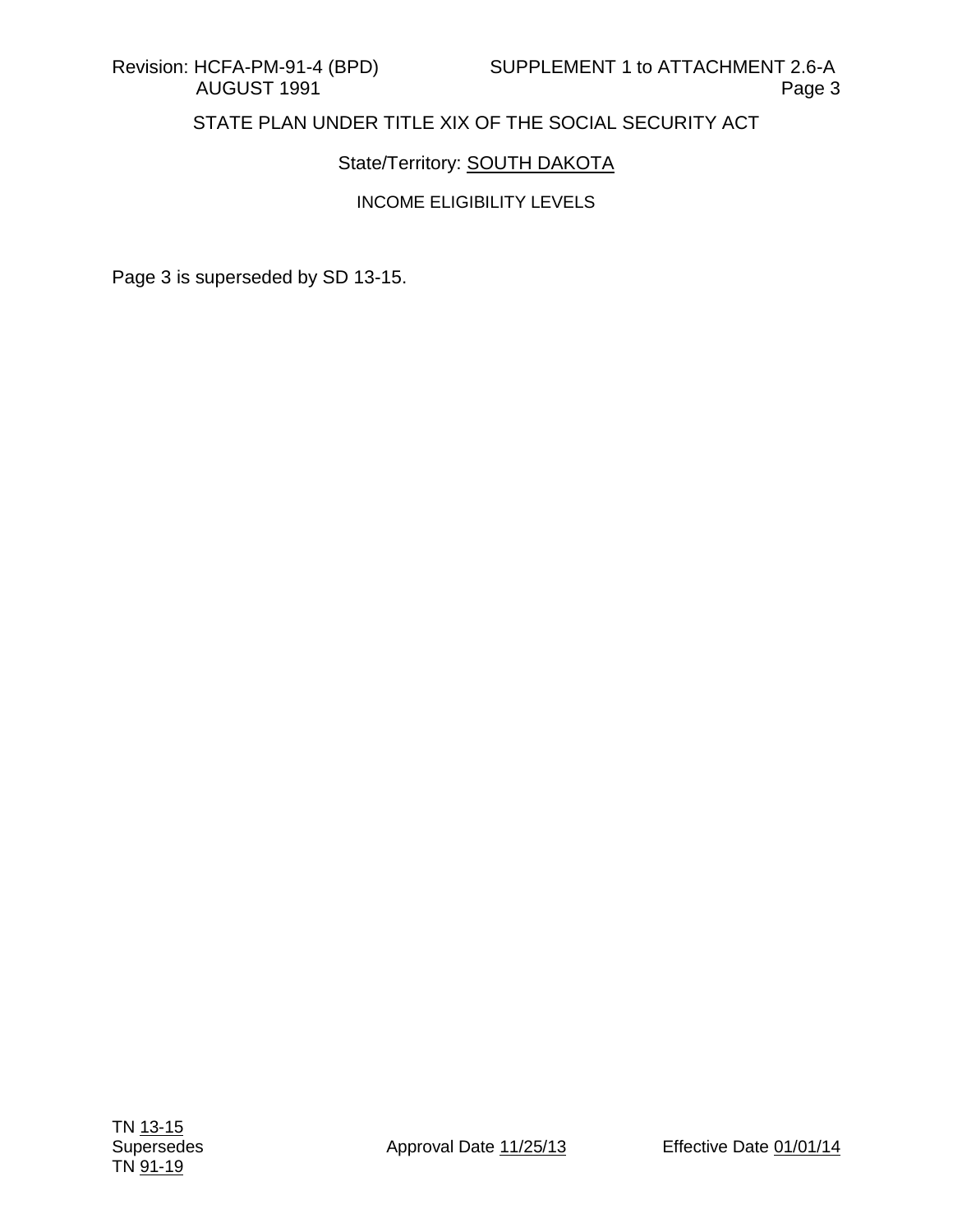# State/Territory: **SOUTH DAKOTA**

### INCOME ELIGIBILITY LEVELS

Page 4 is superseded by SD 13-15.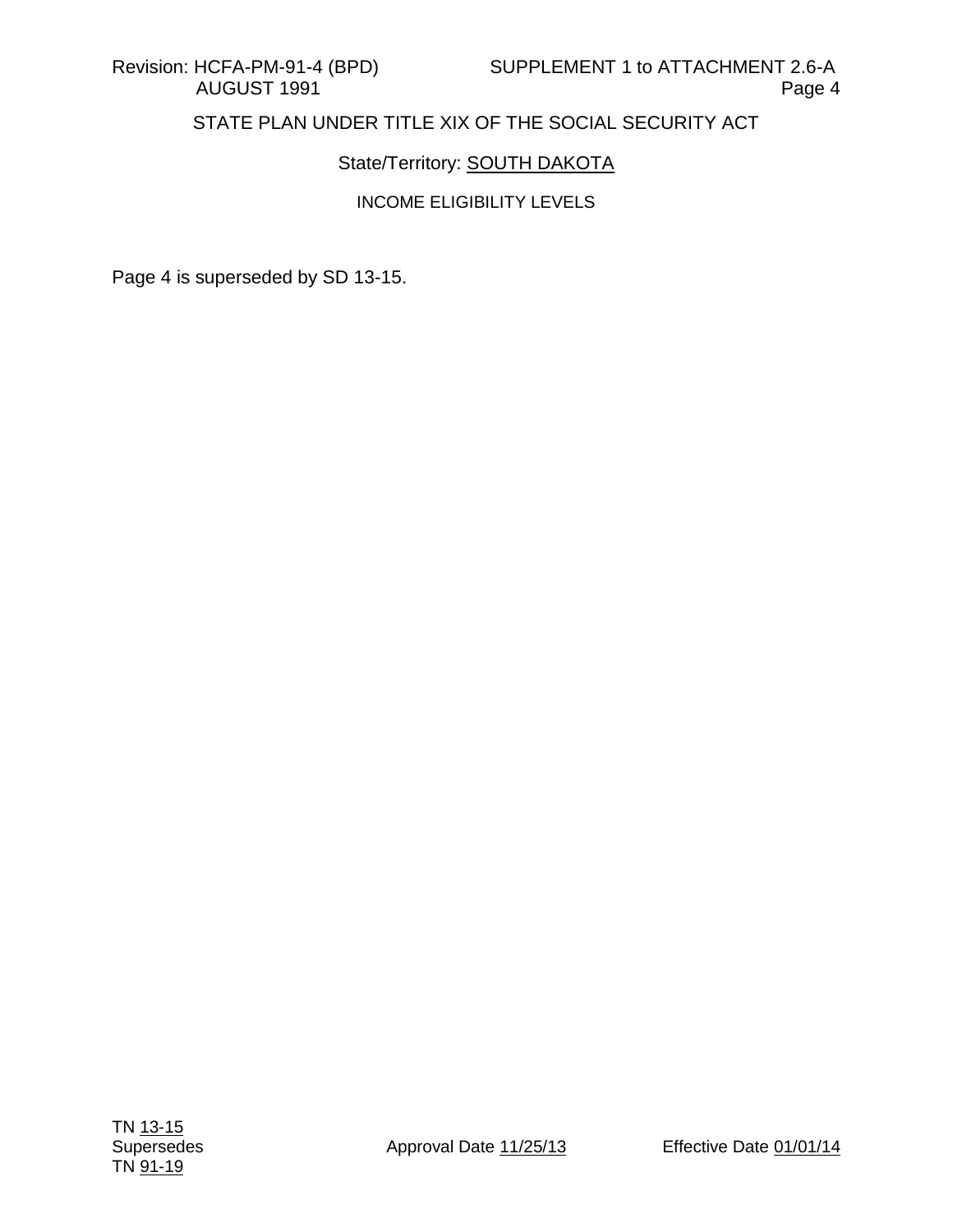### State/Territory: SOUTH DAKOTA

#### INCOME ELIGIBILITY LEVELS (Continued)

#### B. OPTIONAL CATEGORICALLY NEEDY GROUPS WITH INCOMES RELATED TO FEDERAL POVERTY LEVEL (Continued)

3. Aged and Disabled Individuals

The levels for determining income eligibility for groups of aged and disabled individuals under the provisions of section  $1902(m)(4)$  of the Act are as follows:

Based on \_\_\_ percent of the official Federal income poverty line.

| <b>Family Size</b> | Income Level |  |
|--------------------|--------------|--|
|                    |              |  |
|                    |              |  |
|                    |              |  |
|                    |              |  |
|                    |              |  |

If an individual receives a Title II benefit, any amount attributable to the most recent increase in the monthly insurance benefit as a result of a Title II COLA is not counted as income during a "transition period" beginning with January, when the Title II benefit for December is received, and ending with the last day of the month following the month of publication of the revised annual Federal poverty level.

For individuals with Title II income, the revised poverty levels are not effective until the first day of the month following the end of the transition period.

For individuals not receiving Title II income, the revised poverty levels are effective no later than the beginning of the month following the date of publication.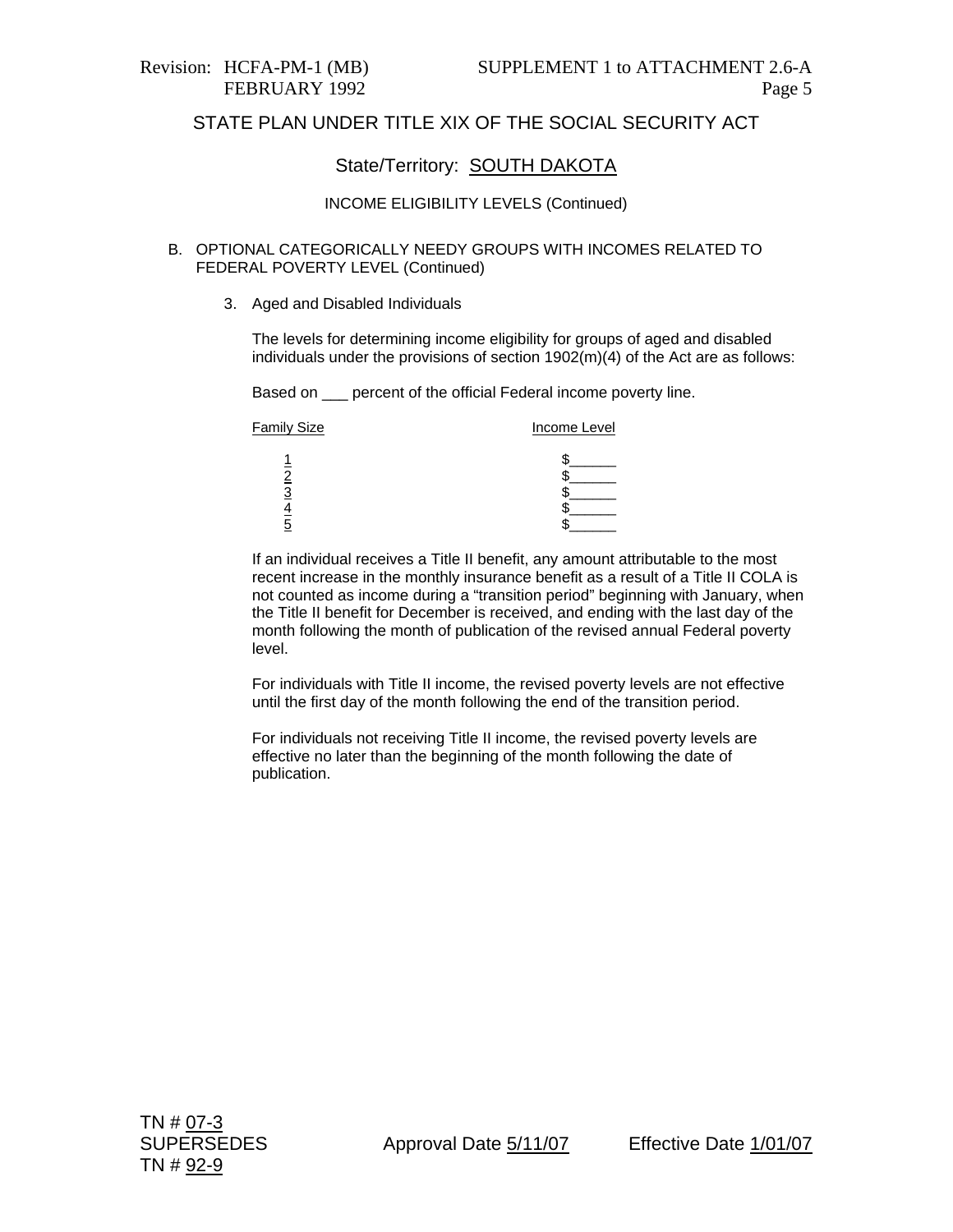### State/Territory: **SOUTH DAKOTA**

#### INCOME ELIGIBILITY LEVELS (Continued)

#### C. QUALIFIED MEDICARE BENEFICIARIES WITH INCOMES RELATED TO FEDERAL POVERTY LEVEL

The levels for determining income eligibility for groups of qualified Medicare beneficiaries under the provisions of section 1905(p)(2)(A) of the Act are as follows:

- 1. Non-section 1902(f) states
	- a. Based on the following percent of the official Federal income poverty level:

Eff. Jan. 1, 1989: **\_X\_** 85 percent **\_\_\_ \_\_\_** percent (no more than 100)

Eff. Jan. 1, 1990: **\_X\_** 90 percent **\_\_\_ \_\_\_** percent (no more than 100)

Eff. Jan. 1, 1991: 100 percent

Eff. Jan. 1, 1992: 100 percent

b. Levels:

Family Size **Income Level** 

 $\overline{1}$   $\overline{\phantom{1}}$  $\frac{2}{3}$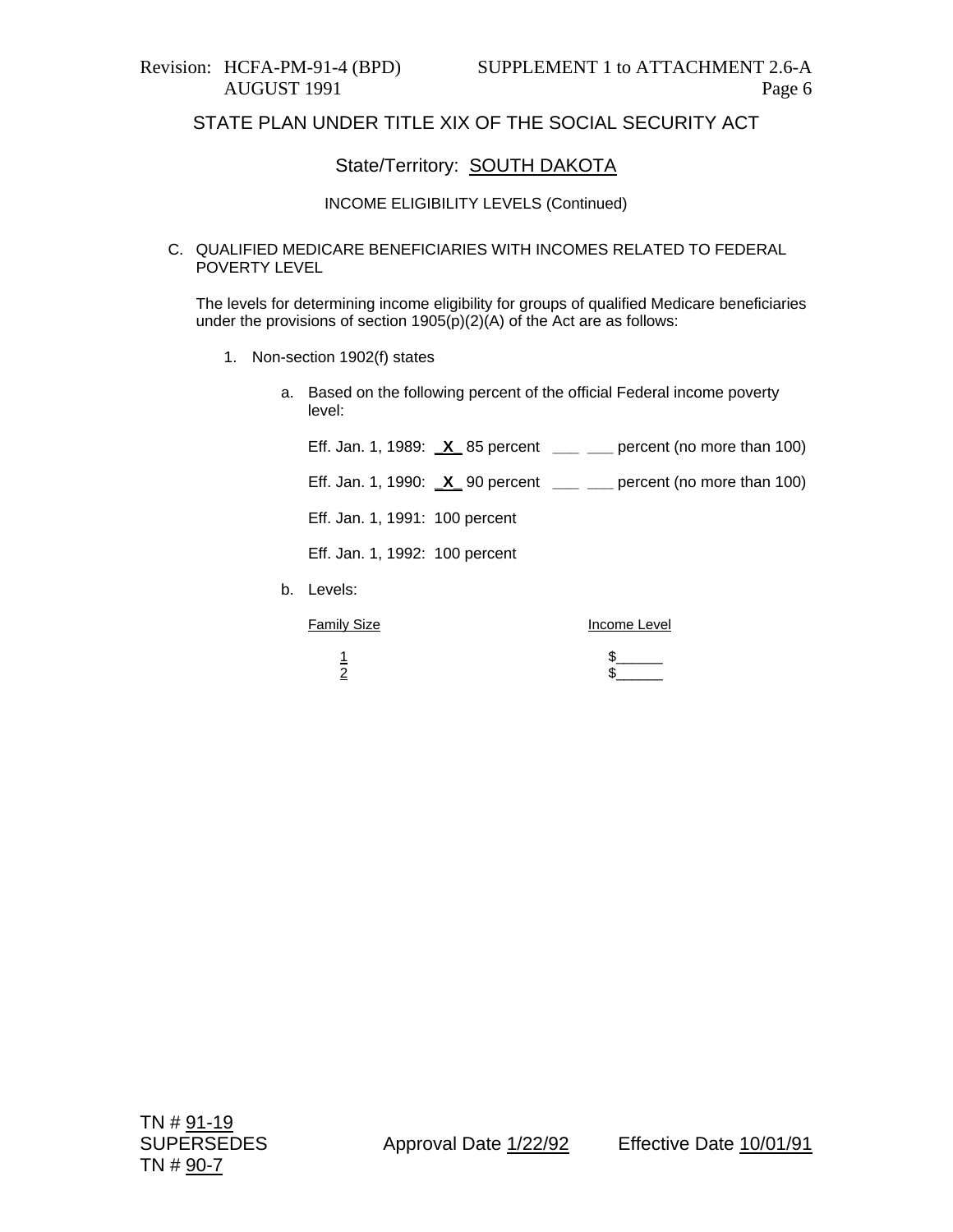### State/Territory: **SOUTH DAKOTA**

#### INCOME ELIGIBILITY LEVELS (Continued)

- C. QUALIFIED MEDICARE BENEFICIARIES WITH INCOMES RELATED TO FEDERAL POVERTY LEVEL (Continued)
	- 1. Section 1902(f) states which as of January 1, 1987 used income standards more restrictive than SSI

1 \$ <u>2</u> \$

a. Based on the following percent of the official Federal income poverty level:

| Eff. Jan. 1, 1989: $\_\_\_\_$ 80 percent $\_\_\_\_\_\_\$ percent (no more than 100) |              |
|-------------------------------------------------------------------------------------|--------------|
| Eff. Jan. 1, 1990: ____ 85 percent $\_{\_}$ ___ percent (no more than 100)          |              |
| Eff. Jan. 1, 1991: $\_\_$ 95 percent $\_\_$ $\_\_$ percent (no more than 100)       |              |
| Eff. Jan. 1, 1992: 100 percent                                                      |              |
| b. Levels:                                                                          |              |
| <b>Family Size</b>                                                                  | Income Level |

N/A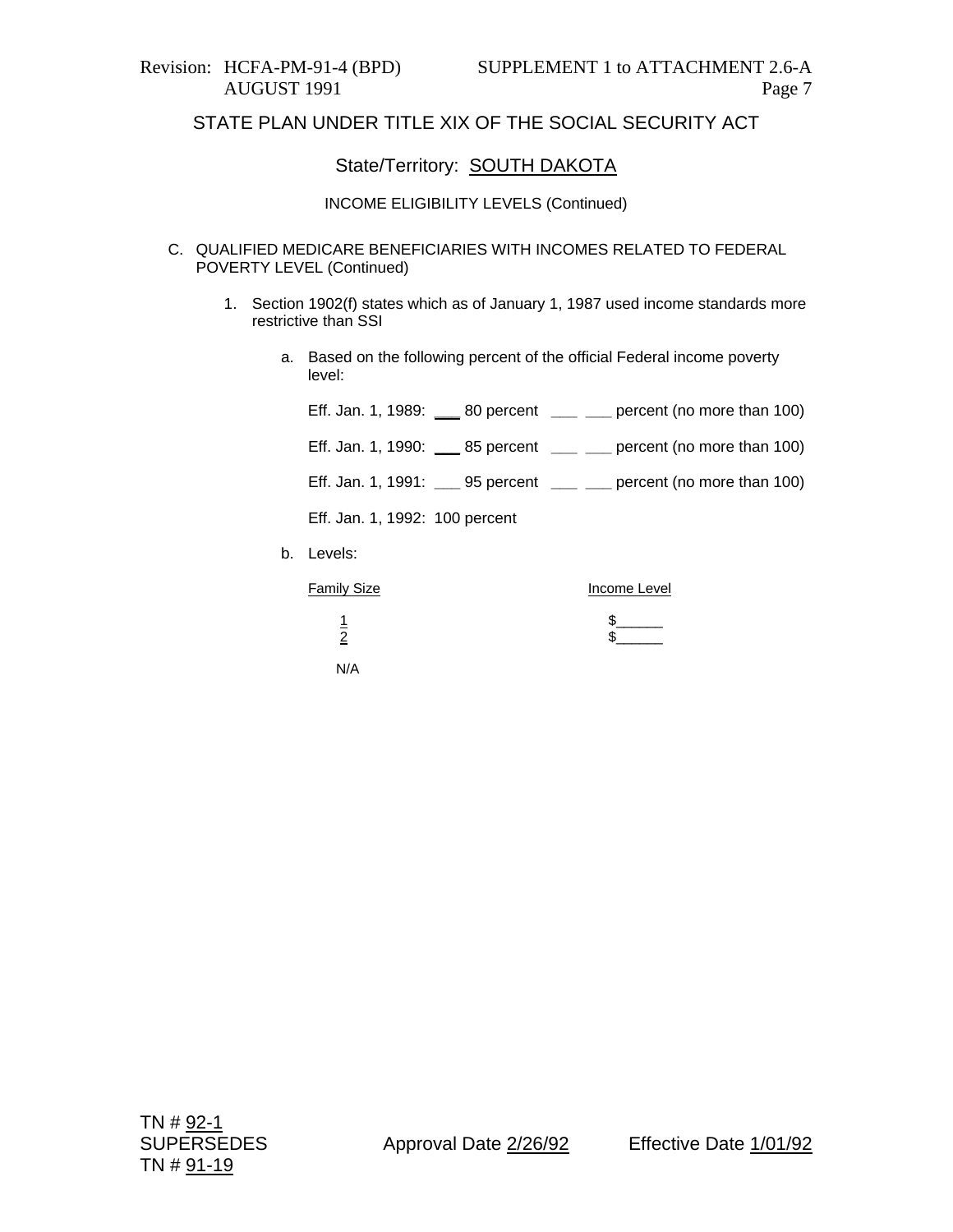### State/Territory: **SOUTH DAKOTA**

#### INCOME ELIGIBILITY LEVELS (Continued)

#### D. MEDICALLY NEEDY

- **\_\_\_** Applicable to all groups.
- **\_\_\_** Applicable to all groups except those specified below. Excepted group income levels are also listed on attached page 3.

|                           | (2)                                                            | (3)                                                                                             | $\left( 4\right)$                                                      | (5)                                                                                             |
|---------------------------|----------------------------------------------------------------|-------------------------------------------------------------------------------------------------|------------------------------------------------------------------------|-------------------------------------------------------------------------------------------------|
| <b>Family Size</b>        | Net income level<br>protected for<br>maintenance for<br>months | Amount by which<br>column (2)<br>exceeds limits<br>specified in 42<br>CFR 435.1007 <sup>1</sup> | Net income level<br>for persons living<br>in rural areas for<br>months | Amount by which<br>column (4)<br>exceeds limits<br>specified in 42<br>CFR 435.1007 <sup>1</sup> |
|                           | urban only<br>urban &                                          |                                                                                                 |                                                                        |                                                                                                 |
|                           | rural                                                          |                                                                                                 |                                                                        |                                                                                                 |
|                           |                                                                |                                                                                                 |                                                                        |                                                                                                 |
|                           |                                                                |                                                                                                 |                                                                        |                                                                                                 |
| 3                         |                                                                |                                                                                                 |                                                                        |                                                                                                 |
|                           |                                                                |                                                                                                 |                                                                        |                                                                                                 |
| For each                  |                                                                |                                                                                                 |                                                                        |                                                                                                 |
| additional person<br>add: |                                                                |                                                                                                 |                                                                        |                                                                                                 |

<sup>1</sup>The agency has methods for excluding from its claim for FFP payments made on behalf of individuals whose income exceeds these limits.